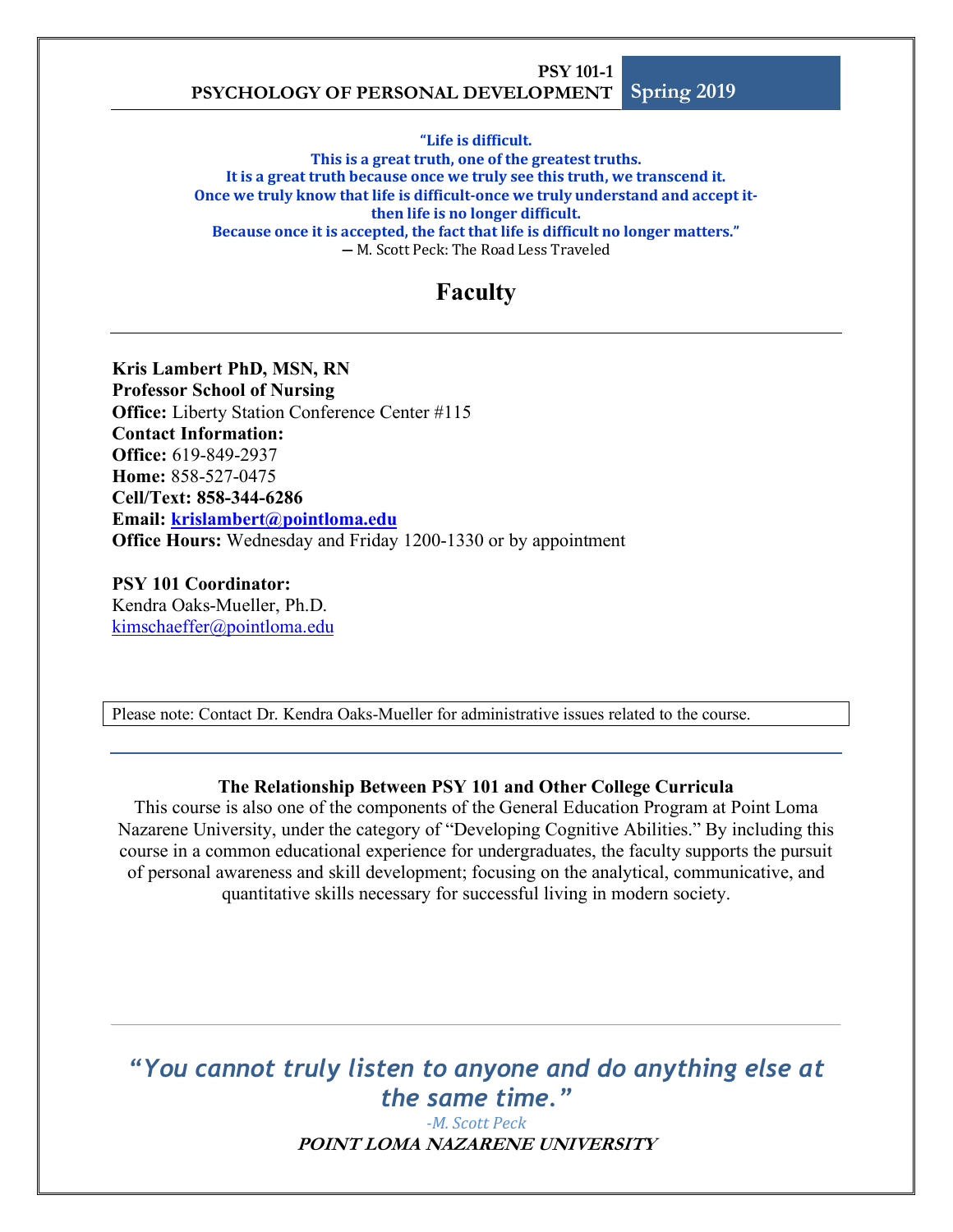## **Administrative Information**

### **Catalogue Description: PSY 101: Psychology of Personal Development**

Introduction to theories and issues in psychology as these relate to the student's own level of need to develop socially, mentally, and spiritually. Attitudes and skills which contribute to academic success; specifically understanding Point Loma as an academic, religious, and social culture have special focus. Colloquium, lectures, and small group laboratory experiences are used. Required of all first year freshman or transfer students with less than 24 semester units. All others should take PSY 103 to fulfill general education requirements.

| <b>Credits</b>   | <b>Course Hours</b>                             | <b>Meeting Place</b> | <b>Resources</b>                                |
|------------------|-------------------------------------------------|----------------------|-------------------------------------------------|
| 2 Semester Units | $11:00$ am $- 11:50$ am<br>Wednesday and Friday | Taylor 313           | Canvas PSY 101-1                                |
| I Semester Unit  | $12:30$ pm- $1:20$ pm<br>Thursday               |                      | PSY 101 Small Group<br>Supplemental<br>Syllabus |

## **Final Examination Policy**

Successful completion of this class requires taking the final examination on its scheduled day. The final examination schedule is posted on the Class Schedules site. No requests for early examinations or alternative days will be approved.

## **PLNU Copyright Policy**

Point Loma Nazarene University, as a non-profit educational institution, is entitled by law to use materials protected by the US Copyright Act for classroom education. Any use of those materials outside the class may violate the law.

## **PLNU Academic Honesty Policy**

Students should demonstrate academic honesty by doing original work and by giving appropriate credit to the ideas of others. Academic dishonesty is the act of presenting information, ideas, and/or concepts as one's own when in reality they are the results of another person's creativity and effort. A faculty member who believes a situation involving academic dishonesty has been detected may assign a failing grade for that assignment or examination, or, depending on the seriousness of the offense, for the course. Faculty should follow and students may appeal using the procedure in the university Catalog. See Academic Policies for definitions of kinds of academic dishonesty and for further policy information.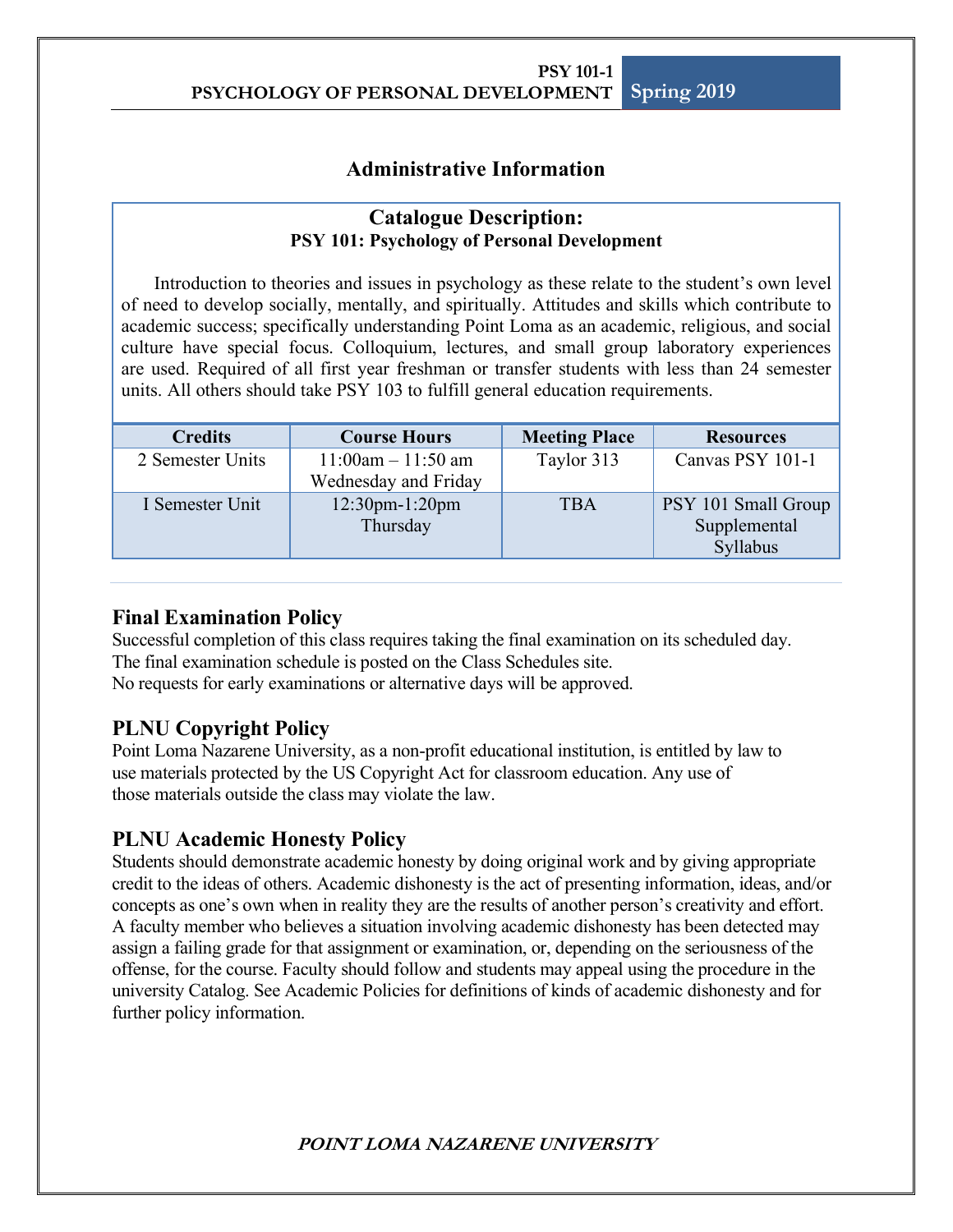## **Canvas**

Canvas is the learning management system used at PLNU. It allows professors to deliver course learning materials using an eLearning format. It has many features including document management (course calendars, syllabus, handouts), grading and scoring, assignment uploads and much more. It is easy to use. If you are unfamiliar with how to access and use Canvas, please refer to the Canvas Guides at: https://community.canvaslms.com/community/answers/guides

## **Academic Accommodations**

All students are expected to meet the minimum standards for this course as set by the professor. Students with a diagnosed disability who may need accommodations should first discuss options and services available to them through PLNU's Disability Resource Center (DRC) within the first two weeks of the semester (to demonstrate need and to register for accommodations). Students my call the DRC: 619-849-2486 or email the DRC Team at **DRC@pointloma.edu** for additional information. Students are encouraged to discuss their learning needs/accommodations with the professor. The DRC will contact the professor with official notification and suggested classroom accommodations, as required by the federal law. Approved documentation to be provided by the student and placed on file in the DRC prior to the beginning of the semester.

## **Policy on Electronic Devices**

In addition to the focus on each student's "story," another aspect of PSY 101 is to introduce freshmen to the college experience. A student's classroom contribution is vital to the academic environment at Point Loma. Classroom contribution is more than just asking thoughtful questions, it also involves respectful attention to what others are saying. This is not only good because what is being said might be on a test, but it is also just a common courtesy. Although it does not need to be said to most college students, texting or listening to one's phone detracts from the classroom environment*. In PSY 101 students are not permitted to use their laptop computers, cell phones, or notebooks or other electronic devices during class.* We doubt that this will be a problem, but first-time violation of the policy will result in a 1% reduction in a student's overall PSY 101 grade, and each subsequent violation will result in a 3% reduction in a student's overall PSY 101 grade.

# **Course Specific Policies and Guidelines**

## **Learning Outcomes**

At the completion of this course, students will be able to…

- Describe self-development to date using psychological tools.
- Identify critical thinking and abstract thinking as tools for college success.
- Discover social and cultural blocks to successful college and life experience.
- Detect tools to resolve social and cultural blocks to successful college and life experience.
- Detect alternative ways of thinking.
- Develop curiosity about yourself as a stimulus to learning to learn.
- Identify Psychology as a resource for learning and solving academic, personal, spiritual,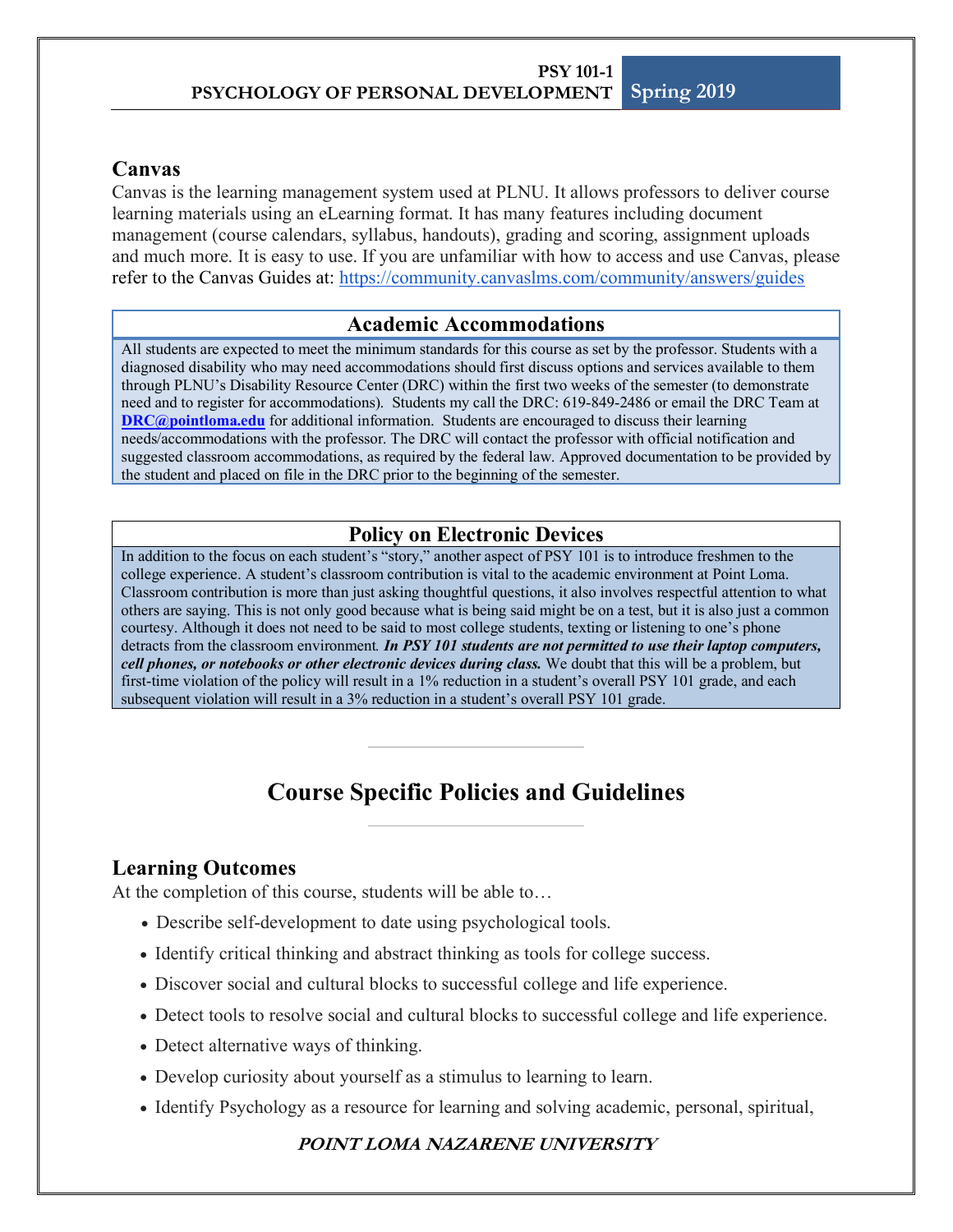and cultural problems

**"If we know exactly where we're going, exactly how to get there, and exactly what we'll see along the way, we won't learn anything."** *-M. Scott Peck*

## **Required Textbooks**

- Hansen, R. (2011). *Just one thing*. Oakland, CA: New Harbinger Publications.
- **Peck, M. S. (1978).** *The road less traveled.* **New York, NY: Simon and Schuster.**

## **Professor/Student Commitment and Expectations**

**As your professor,** I am committed to providing you with a rich and diverse learning environment. My goal is to offer each one of you the chance to learn and grow from this course by offering a myriad of learning modalities; both didactic and experiential that are meaningful and related to learning outcomes. I am also committed to ensuring you have a safe, supportive environment to learn, ask questions, engage in discussion and reflect on new knowledge and experience within the context of psychology and personal development; with the outcome of preparing you have a successful, enriching college experience.

**My expectation** is that you will arrive on time, prepared to engage in a discussion of the day's topic: offering your own thoughts and concerns, ideas and questions based on your reading assignments and experience. I expect you to turn in all assignments on time (a minimum of 10% will be deducted for each day an assignment is late unless prior arrangements have been made with me). I ask that you keep an open mind while exploring topics that may challenge your previously held beliefs. I ask that you make a commitment to the community of learners sharing the course with you and work to support your learning and the learning of your peers.

## **PLNU Mission<b> To Teach ~ To Shape ~ To Send**

Point Loma Nazarene University exists to provide higher education in a vital Christian community where minds are engaged and challenged, character is modeled and formed, and service is an expression of faith. Being of Wesleyan heritage, we strive to be a learning community where grace is foundational, truth is pursued, and holiness is a way of life.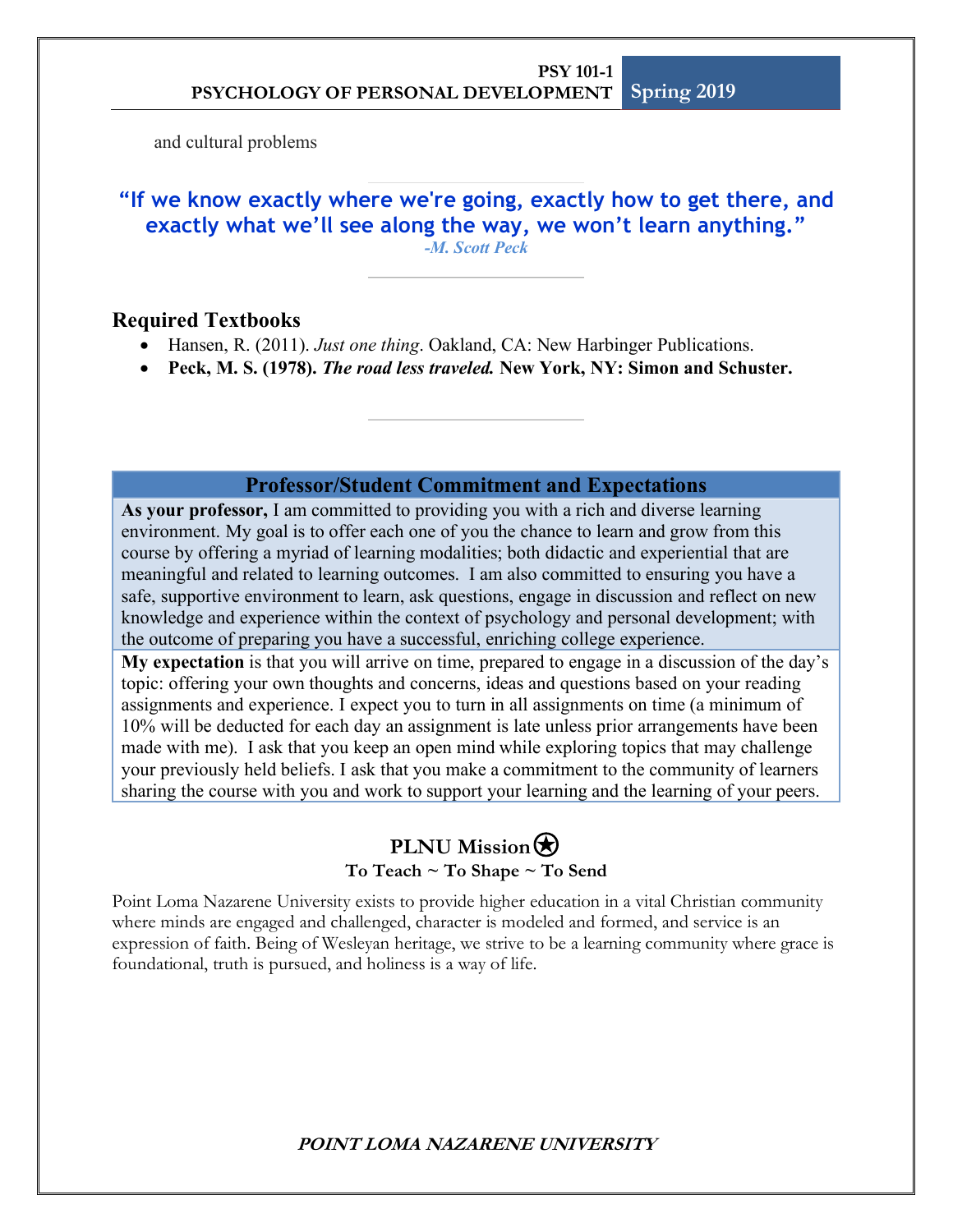

## **Evaluations Methods**

Your final course grade will be composed of the following:

| <b>Total Points Possible:</b> |                                              | 100%     | 360 points            |  |
|-------------------------------|----------------------------------------------|----------|-----------------------|--|
|                               |                                              |          | 45 points             |  |
|                               | Attendance<br>$\bullet$                      |          | See attendance policy |  |
|                               | <b>Small Groups</b><br>$\bullet$             | 12.5%    | 45 points             |  |
|                               | 3. Participation/Attendance                  |          |                       |  |
|                               |                                              |          | 135 points            |  |
|                               | <b>Weekly Reflection Papers</b><br>$\bullet$ | 12.5%    | 45 points             |  |
|                               | Autobiography<br>$\bullet$                   | 25%      | 90 points             |  |
|                               | 2. Written Assignments                       |          |                       |  |
|                               |                                              |          | 180 points            |  |
|                               | Lecture Exam 3                               | 16.6%    | 60 points             |  |
|                               | Lecture Exam 2<br>$\bullet$                  | 16.6%    | 60 points             |  |
|                               | Lecture Exam 1<br>$\bullet$                  | $16.6\%$ | 60 points             |  |
|                               | 1. Examinations                              |          |                       |  |

# **Grading Scale**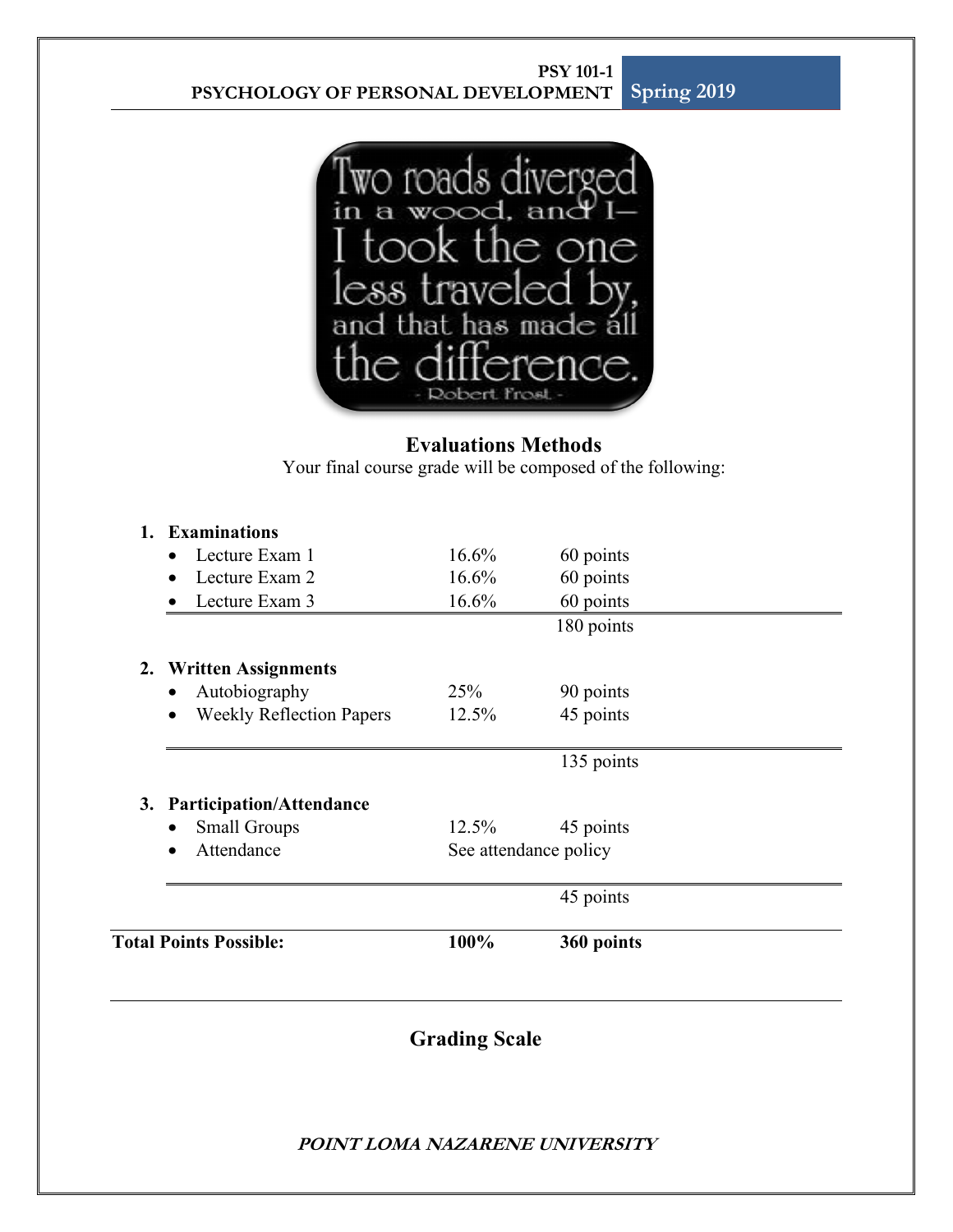## **There's a time for daring and there's a time for caution, and a wise man understands which is called for.**  $-$ Iohn Keating Dead Poets Society **Examinations and Quizzes**

## **Examinations**

- There will be two exams and a final.
- Exams will cover material in the readings as well as lectures, power points, discussions, videos, films, group work and class activities.
- **The (3) exams** will consist of 25-35 multiple choice questions and 1-2 essay questions.
- Students not present for a test will receive 0 points on the missed test.
- If a student cannot take a test due to extreme circumstances beyond their control, the professor must be notified in person, via email or voicemail prior to the examination.
- A make-up test may be permitted at the discretion of the professor.

| Written                                              | <b>Cumulative Score</b> |                  |              | <b>Assignments</b>      |
|------------------------------------------------------|-------------------------|------------------|--------------|-------------------------|
|                                                      | $\mathbf{A}$            | 93%-100%         | 334.8-360    |                         |
|                                                      | $A-$                    | 90%-92.99%       | 324-334.79   |                         |
| <b>Autobiography</b>                                 | $B+$                    | 88%-89.9%        | 316.8-323.9  |                         |
| The<br>opportunity to<br>as a person                 | B                       | 84%-78.99%       | 302.4-316.79 | autobiography is your   |
|                                                      | $B-$                    | 80%-83.99%       | 288-302.39   | reflect on who you are  |
|                                                      | $C+$                    | 78%-79.99%       | 280.8-288.99 | using <i>narrative</i>  |
|                                                      | C                       | 74%=77.99%       | 266.4-280.79 | the framework.          |
| <i>psychology</i> as<br>Here is how one<br>$\bullet$ | $C-$                    | 70\%-73.99\%     | 252-265.99   |                         |
|                                                      | $D+$                    | $66\% - 69.99\%$ | 237.6-251.99 | author describes the    |
| importance of a                                      | D                       | 60%-65.99%       | 216-237.59   | person's story:         |
|                                                      | $\mathbf{D}$            | 50%-59.99%       | 180-215.99   |                         |
| "In the realm of                                     | F                       | $0\% - 49.99\%$  | 0-179.99     | narrative psychology, a |

*person's life story is not a Wikipedia biography of the facts and events of a life, but rather the way a person integrates those facts and events internally—picks them apart and weaves them back together to make meaning. This narrative becomes a form of identity, in which the things someone chooses to include in the story, and the way she*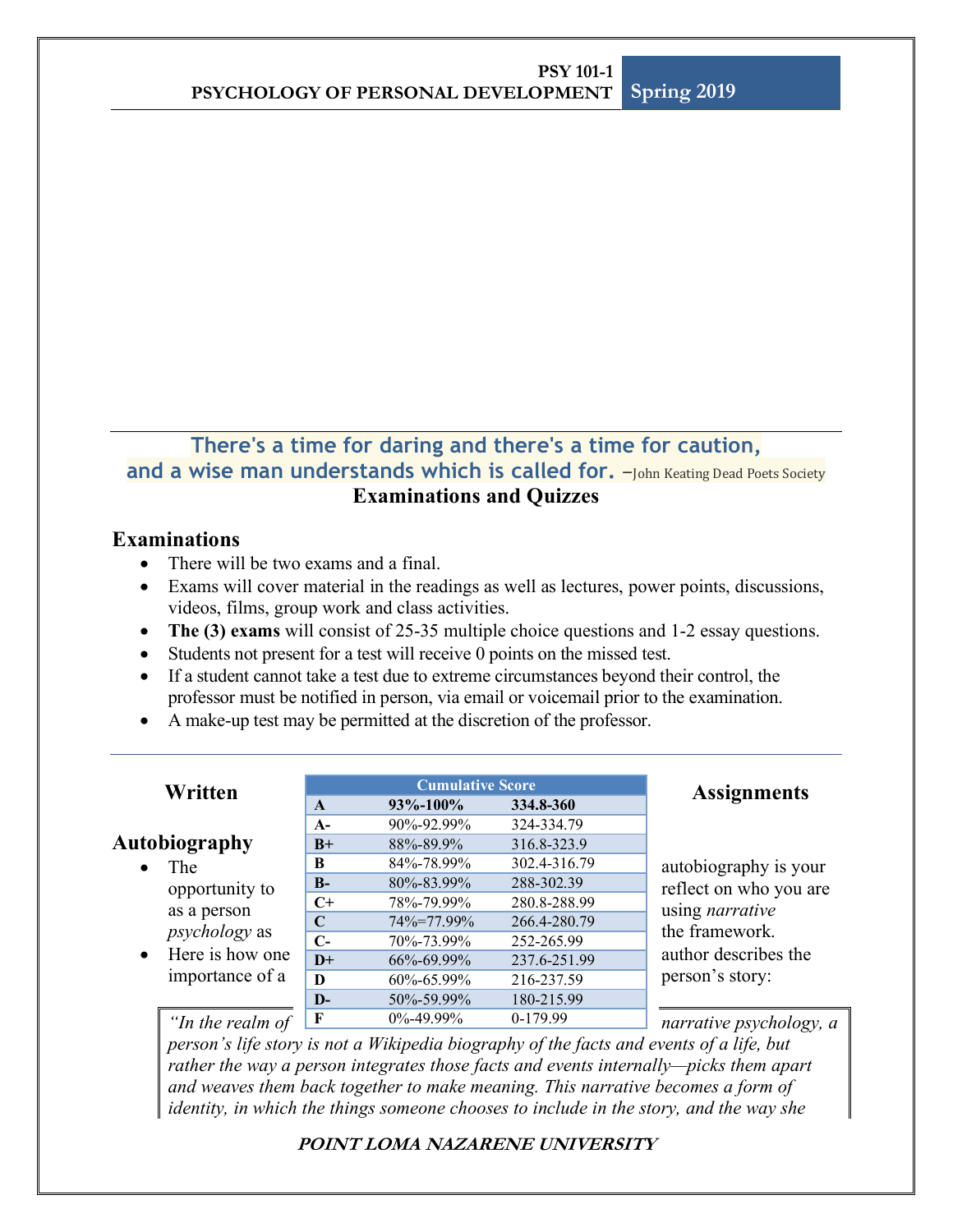*tells it, can both reflect and shape who she is. A life story doesn't just say what happened, it says why it was important, what it means for who the person is, for who they'll become, and for what happens next."* (Beck, nd).

- It is your opportunity to tell your **story** and reflect on your journey so far.
- What it **IS NOT**: A discussion of where you grew up, where you went to school……...
- What it **IS:** It is the narrative you will construct from the events of your life thus far.
- In assembling your story, consider the following questions:
	- o What gives your life meaning?
	- o What have you learned from disappointment/failure/success?
	- o What experiences have informed or affected your journey so far?
	- o What important lessons have you integrated into your world view?
	- o Can you remember a time when you felt strong/happy?
	- o What challenges occurred to threaten that happiness?
		- Were you able to find meaning in those challenges?
	- o What are your goals? What are your dreams?
	- o What outcomes would you like to see one day?

## **Autobiography** (continued)

- Use your creativity and imagination to tell your **story.** 
	- You may use the following items to enhance the telling of your story:
		- o Pictures
		- o Drawings
		- o Paintings
		- o Music
		- o Multimedia
- **10% will be deducted per day for any paper turned in late unless previous arrangements have been made with the professor (See Canvas for due date).**
- Formatting:
	- o 7-8 pages in length
	- o 1" margins, double spaced, Times New Roman font.
- You will be graded on:
	- $\circ$  Spelling & Grammar (10 points),
	- o Telling the Story (40 points)
	- o Effort/Coverage (10 points),
	- o Creativity (10 points)
	- o Interpreting the Story (10 points)
	- o Insight (10 points)

## **Reflection Weekly Assignment**

Self-reflection is an important aspect of the care and attention we need to give ourselves on a daily basis. Yet our hectic, activity filled lives rarely allow us to sit quietly, reflect and breathe.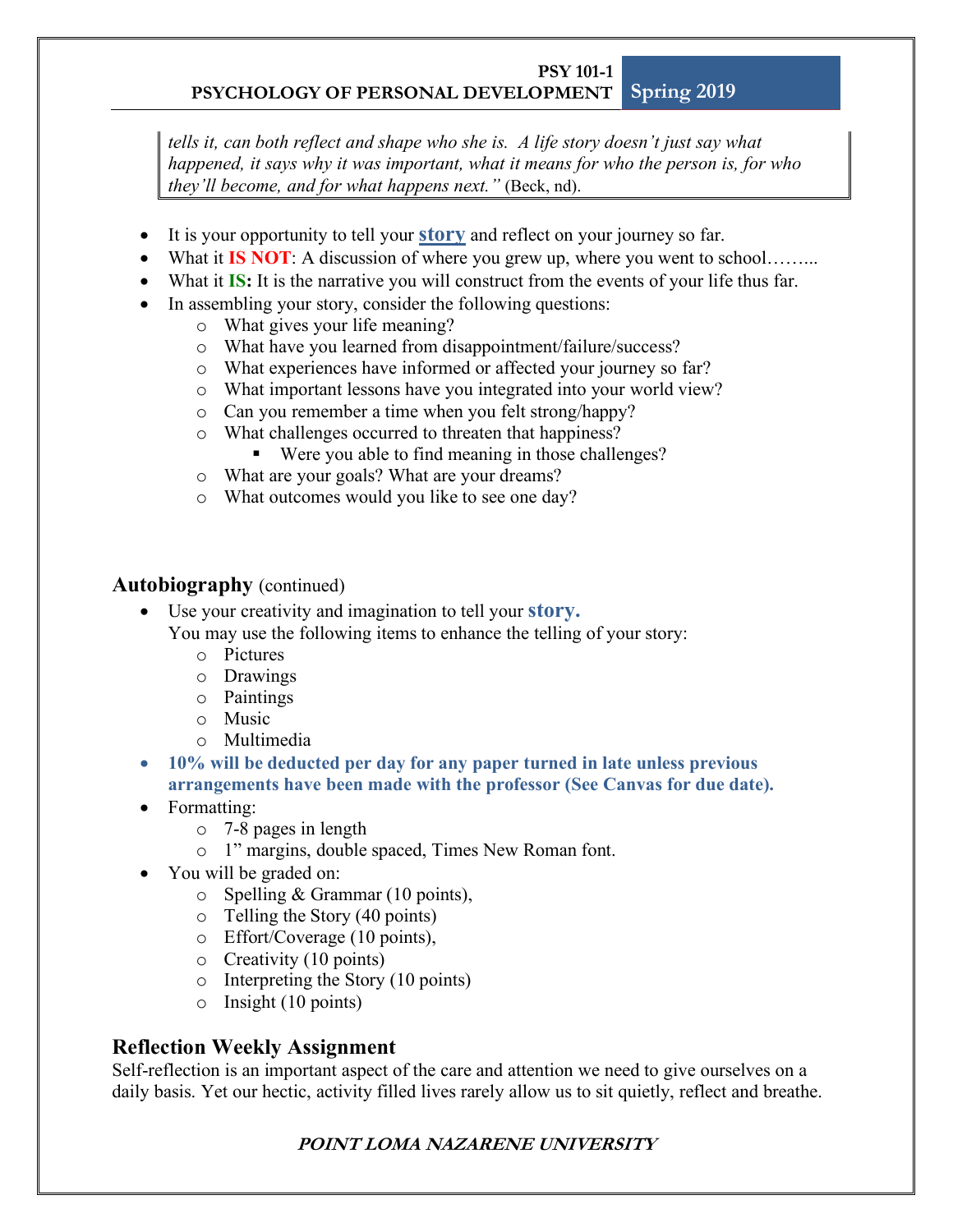Reflection provides balance, helps us solve problems, and allows us time to deconstruct, evaluate and change an approach, idea or thought.

### **Directions:**

Each week you will take a few minutes to reflect on a pre-selected question and write at least one double spaced page on your thoughts, feelings, concerns, etc., as it pertains to the prompt.

- The goal of the paper is to encourage self-reflection and self-care for at least one hour each week.
- It is a place to work out a problem, share an achievement or relate an insight.
- **The paper will be due electronically via Canvas each Friday by midnight.**

## **Participation and Attendance**

## **Class Participation/Discussion**

- Learning is an active process.
- The expectation is that you will actively engage in class discussion and group activities offering your insights, suggestions, questions, challenges and comments.

# **"The privilege of a lifetime is to become who you truly are."**― C.G. Jung

## **Attendance**

- Students are expected to attend class and small group each week. Faculty members strongly believe that you should be exposed to all elements of PSY 101.
- It is understood that "life happens" and therefore, a student may miss a class due to circumstances beyond the student's control (an illness, death, or some other calamity).
	- o Therefore, students are allowed two (2) absences each from small group, and section classes without penalty. For each absence above two (2) absences the student will lose five (5) points from your course grade (For example: if you missed 2 small groups and 3 classes, you would love 5 points from your semester grade. If you missed 3 small groups and 4 classes, you would lose 15 points from your semester grade).
- Any student missing more than six sessions (any combination of absences from small group and section classes), which is equivalent to one and one-half weeks of classes), may be de-enrolled from the course according the catalog policy.
- The only excused absence occurs when the student misses class due to a college-sponsored activity (approved in writing by the Academic Dean).
- Excused absences for serious illness (hospitalization) and death in the family are up to the discretion of the section professor.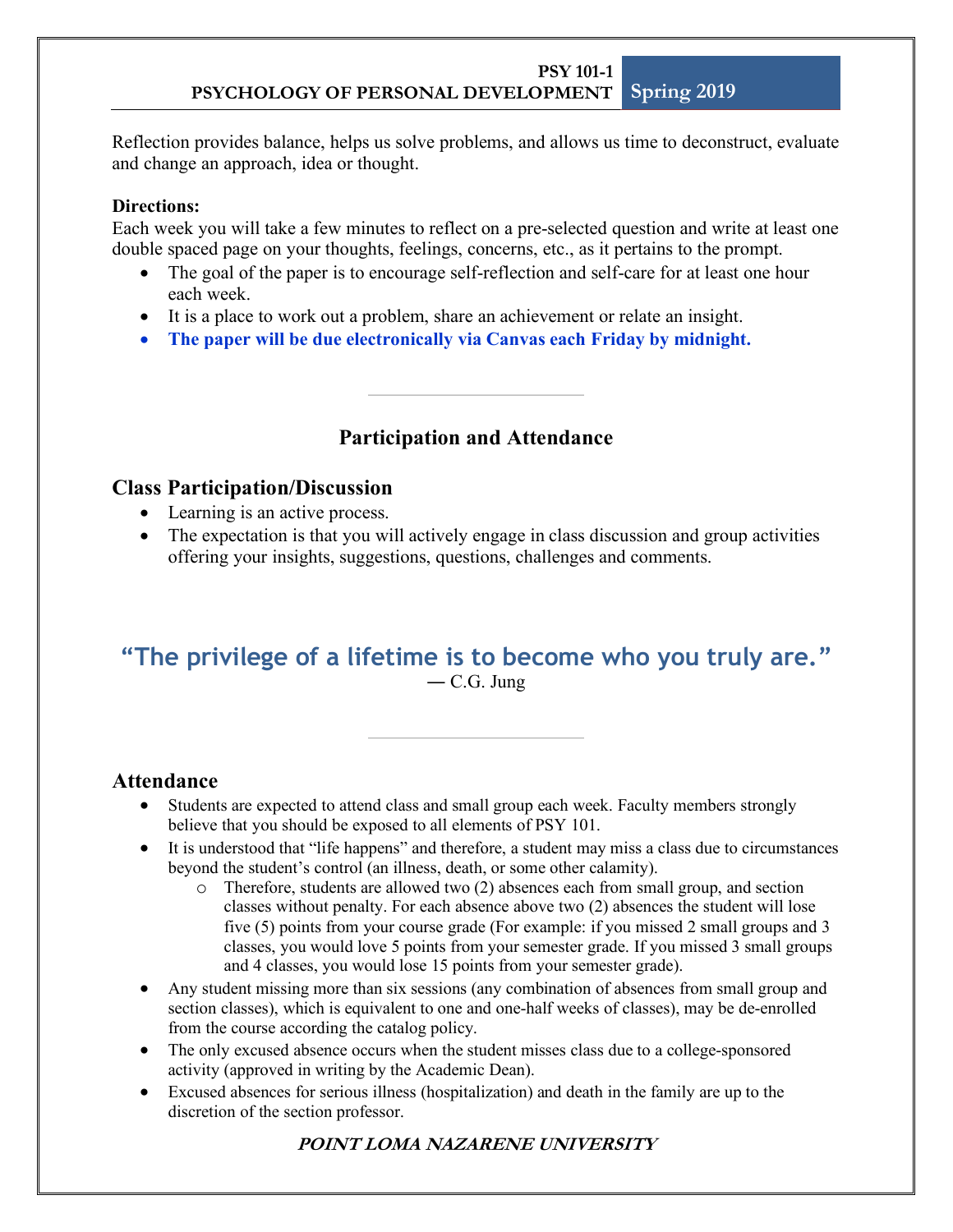- It is strongly recommended that students save penalty-free absences for emergency or special circumstances (illness, out-of-town weddings, family reunions, and so on).
- Most importantly, please remember that attentive attendance in class contributes significantly to the academic environment at PLNU.
- Students not present for a test will receive 0 points on the missed test.
	- o If a student cannot take a test due to extreme circumstances beyond their control, the professor needs to be notified prior to the examination via email or voicemail prior to the examination (thought this does not guarantee a re-scheduling of the test).

# **Small Group**

- Each student will be assigned to a small group facilitated by upper classman.
- The group will meet once a week.
- Participation in this group is mandatory.
- During week 6 you will be given a mid-term grade by your small group leader. This grade will be given to your section professor for your review (This is not your final grade, but a preliminary check to ensure you are completing all required assignments).
- Your final small group grade will be given to your section professor the last week of classes. (See Small Group Grade Sheet).

## **Other Requirements:**

- Please note that we require you to have a daily planner. If you don't already use one, the planner is especially helpful juggling courses, social activities, and tests etc. as you transition.
- We also require that you become involved with a formal social activity on campus as soon as possible. This can include ministry groups, intramurals, musical groups, a varsity sport, cheer, departmental organizations, and so on.
- In addition, you will receive credit for visiting your academic advisor. This is usually done during registration for next semester's courses. However, we encourage you to make a meeting with your academic advisor sooner to introduce yourself and ask any questions that you might have about your academic/life journey.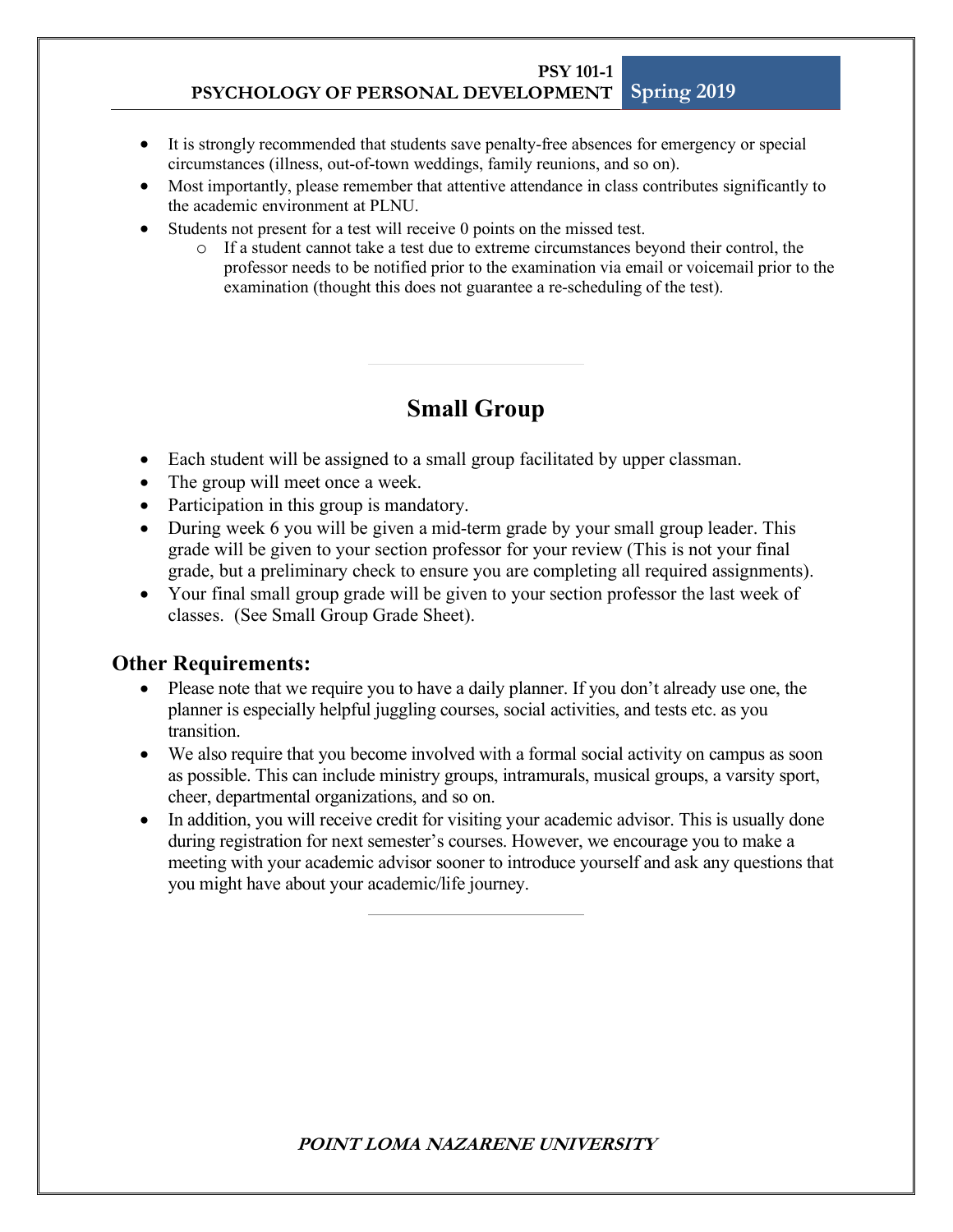# **Reading Assignment/Exam Schedule**

| Week of: | <b>Topic</b>               | Wednesday                                                                                                                                                                                 | Friday                                                                       |
|----------|----------------------------|-------------------------------------------------------------------------------------------------------------------------------------------------------------------------------------------|------------------------------------------------------------------------------|
| 1/7/10   | Growth and Religion        | Review of Syllabus                                                                                                                                                                        | Peck: pp. 185-208                                                            |
| 1/14/19  | Growth and Religion        | Peck: pp. 208-225<br>Peck: pp. 225-232<br>Watch: The Psychology of Worldview<br>Watch Brene Brown at the<br>Washington National Cathedral                                                 |                                                                              |
| 1/21/19  | Growth and Religion        | <b>Watch: Cultivating Resilience &amp;</b><br><b>Hardwiring Happiness</b>                                                                                                                 | Watch:<br>The Quest for True Belonging                                       |
| 1/28/19  | Growth and Religion        | <b>Test Review</b>                                                                                                                                                                        | Test #1 (3/1/19)                                                             |
|          |                            |                                                                                                                                                                                           |                                                                              |
| 2/4/19   | Discipline                 | Peck: pp. 11-32                                                                                                                                                                           | Peck: pp. 32-50                                                              |
| 2/11/19  | Discipline                 | Peck: pp. 51-77                                                                                                                                                                           | <b>NO CLASS</b>                                                              |
| 2/18/19  | Discipline                 | <b>Dead Poets</b>                                                                                                                                                                         | <b>Dead Poets</b>                                                            |
| 2/25/19  | Discipline                 | Dead Poets                                                                                                                                                                                | Dead Poets                                                                   |
| 3/4/19   | Discipline                 | <b>Spring Break</b>                                                                                                                                                                       | <b>Spring Break</b>                                                          |
| 3/11/19  | Discipline                 | <b>Dead Poets Discussion</b>                                                                                                                                                              | Test #2 (3/15/19)                                                            |
|          |                            |                                                                                                                                                                                           |                                                                              |
| 3/18/19  | Love                       | Peck: pp. 81-101                                                                                                                                                                          | Peck: pp.101-139                                                             |
| 3/25/19  | Love                       | Peck pp.121-140                                                                                                                                                                           | Peck pp. 141-160                                                             |
| 4/1/19   | Love                       | Peck pp.160-182                                                                                                                                                                           | Peck pp.312-315<br>Watch Leslie Gauthier: A Better<br>Way to Talk About Love |
| 4/8/19   | Love                       | <b>Test Review</b>                                                                                                                                                                        | Test #3 (April 12, 2019)                                                     |
| 4/15/19  | Grace                      | Peck pp. 253-271<br><b>No Class</b>                                                                                                                                                       |                                                                              |
| 4/22/19  | Grace                      | Peck: pp.271-311<br>Surprise                                                                                                                                                              |                                                                              |
| 4/29/19  |                            | Final Exam Monday, April 29 from 10:30am - 1:00 pm                                                                                                                                        |                                                                              |
|          |                            |                                                                                                                                                                                           |                                                                              |
|          |                            |                                                                                                                                                                                           |                                                                              |
|          |                            |                                                                                                                                                                                           |                                                                              |
|          |                            |                                                                                                                                                                                           |                                                                              |
|          |                            | <b>Weekly Reflection Questions</b>                                                                                                                                                        |                                                                              |
| Date:    | <b>Topic</b>               | <b>Question of the Week</b>                                                                                                                                                               |                                                                              |
| 1/11/19  | Growth and Religion        | 1. Peck says, "The path to holiness (spiritual growth) lies<br>through questioning everything" (p. 193). What have<br>you questioned on your journey so far? What are you<br>questioning? |                                                                              |
| 1/18/19  | Growth and Religion        | 2. What do you believe? What do you value?                                                                                                                                                |                                                                              |
| 1/25/19  | Growth and Religion        | 3. Observe closely what goes on within and around you<br>this week and list at least one "miracle" you've seen<br>each day.                                                               |                                                                              |
| 2/1/19   | <b>Growth and Religion</b> | <b>No Discussion Question Today. Exam Week</b>                                                                                                                                            |                                                                              |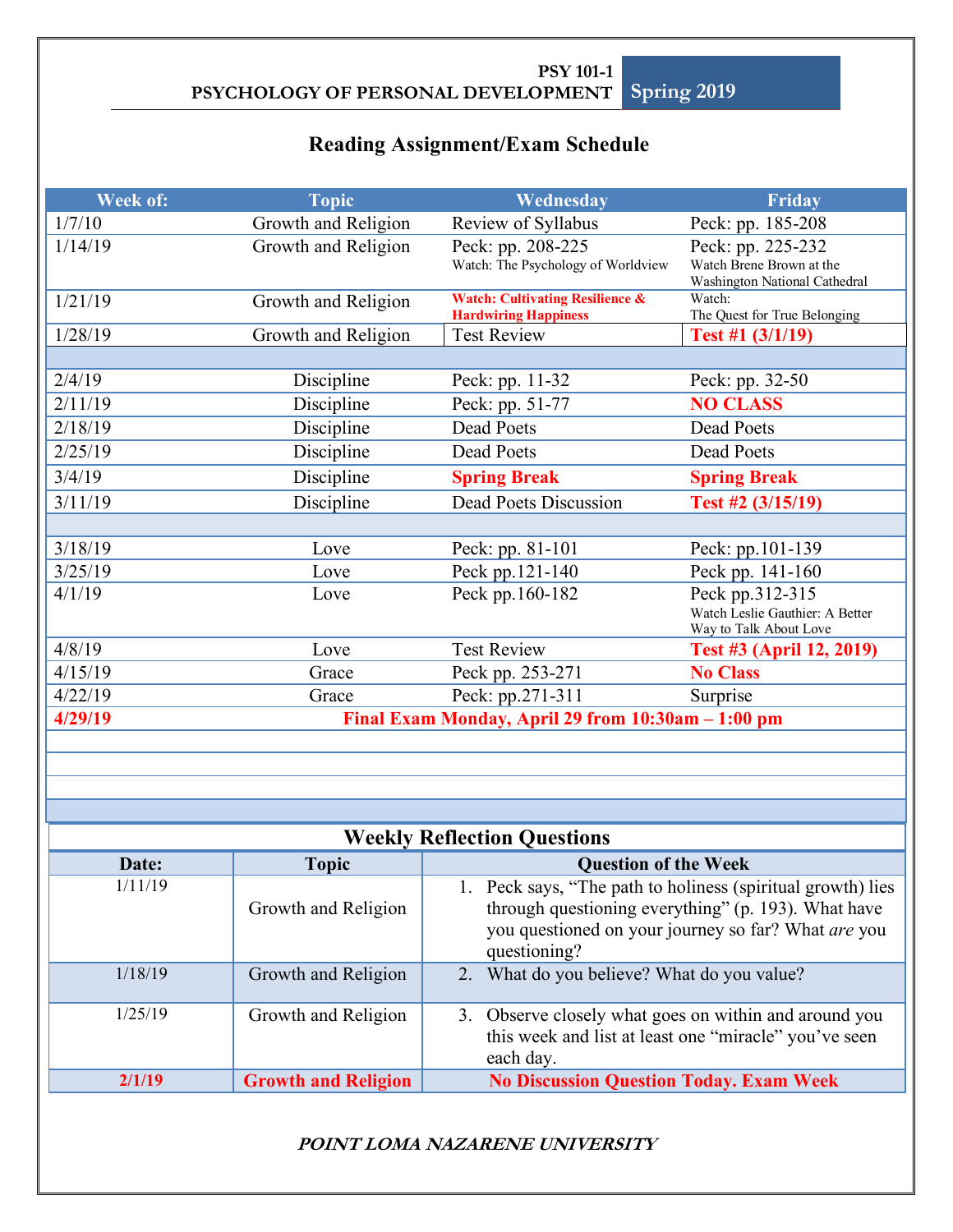| 2/8/19  | Discipline               | 4. What types of problems are hard for you to deal with?<br>How willing are you to confront these problems in<br>order to change and grow? |
|---------|--------------------------|--------------------------------------------------------------------------------------------------------------------------------------------|
| 2/15/19 | Discipline               | 5. What recent problems have you faced and taken<br>responsibility for?                                                                    |
| 2/22/19 | Discipline               | 6. What kinds of decisions do you enjoy making and<br>what do you tend to avoid? Be specific. Give<br>examples.                            |
| 3/1/19  | Discipline               | 7. What resources do you draw upon when making<br>decisions?                                                                               |
| 3/8/19  | <b>Discipline</b>        | <b>No Discussion Question Spring Break</b>                                                                                                 |
| 3/15/19 | Discipline               | What blocks you from really listening to others?<br>8.                                                                                     |
| 3/22/19 | Love                     | How have you grown in love through facing a loss?<br>9.                                                                                    |
| 3/29/19 | Love                     | 10. Who has truly loved you? How did they show their<br>love?                                                                              |
| 4/8/19  | <b>Autobiography Due</b> |                                                                                                                                            |

**PSY 101-1**

*"When I have been listened to and when I have been heard, I* am able to re-perceive my world in a new way and to go on.

It is astonishing how elements that seem insoluble become soluble

when someone listens,

*how confusions that seem irremediable turn into relatively clear flowing streams* 

when one is heard.

*I* have deeply appreciated the times that *I* have experienced this

*sensitive, empathic, concentrated listening."*

**–** Carl R. Rogers: Experiences in Communication: A Way of Being